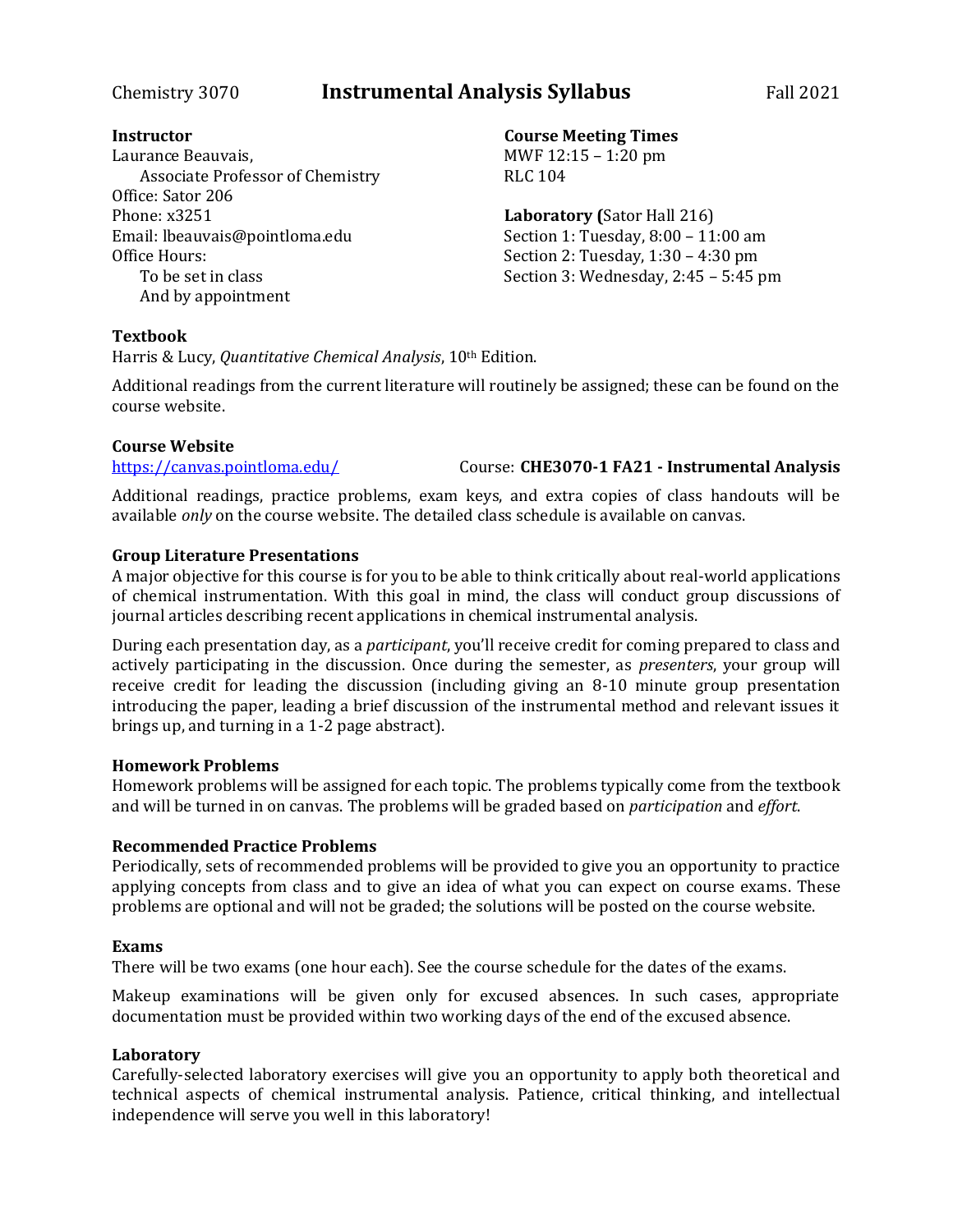## **Attendance and class participation**

Regular attendance is crucial to success in Chem 3070 and you will be graded based on participation in class discussions and worksheets. Students who miss class for any reason are responsible for anything covered in that class (including announcements). Students who miss 20% of the total class meetings (4 meetings) may be dropped from the course. Se[e Academic Policies](http://catalog.pointloma.edu/content.php?catoid=18&navoid=1278) in the Undergraduate Academic Catalog.

## **Grades**

| Your final grade will be determined as follows:                                          | <b>Group Literature Presentations</b> | 10%         |
|------------------------------------------------------------------------------------------|---------------------------------------|-------------|
|                                                                                          | <b>Class Participation</b>            | 10%         |
|                                                                                          | Homework                              | 10%         |
|                                                                                          | Laboratory                            | 30%         |
|                                                                                          | Exams $(2)$                           | 40%         |
|                                                                                          | <b>Total</b>                          | <b>100%</b> |
| $C = 1$ , $C = 111$ , $A = 4.00, 00, D = 00, 00, C = 00, T = 0, C = 0, T = 0, A = 11, A$ |                                       |             |

Grade cutoffs will be: A, 100-90; B, 90-80; C, 80-70; D, 70-60; F, 60 and below.

## **Academic Integrity**

All students enrolled in this course are expected to adhere to the highest standards of academic integrity. If you are uncertain of the legitimacy of a particular action, you should contact the course instructor and request clarification.

- Collaboration with other students on the experiment, data collection, and data analysis for laboratory reports is encouraged, but the report should be your own.
- Use of any unauthorized aids, or aiding other students on exams is prohibited.
- Improper use of sources on lab reports and/or group literature abstracts is both illegal and unethical, and is grounds for a failing grade.
- Assignments and exams from this course may not be committed to dorm repositories or otherwise be used to help future students.

A faculty member who believes a situation involving academic dishonesty has been detected may assign a failing grade for that assignment or examination, or, depending on the seriousness of the offense, for the course. Faculty should follow and students may appeal using the procedure in the university Catalog. See **Academic Policies** for definitions of kinds of academic dishonesty and for further policy information.

## **Academic Accommodations**

PLNU is committed to providing equal opportunity for participation in all its programs, services, and activities. Students with disabilities may request course-related accommodations by contacting the Educational Access Center (EAC), located in the Bond Academic Center [\(EAC@pointloma.edu](mailto:EAC@pointloma.edu) or 619-849-2486). Once a student's eligibility for an accommodation has been determined, the EAC will issue an academic accommodation plan ("AP") to all faculty who teach courses in which the student is enrolled each semester.

PLNU highly recommends that students speak with their professors during the first two weeks of each semester/term about the implementation of their AP in that particular course and/or if they do not wish to utilize some or all of the elements of their AP in that course.

Students who need accommodations for a disability should contact the EAC as early as possible (i.e., ideally before the beginning of the semester) to assure appropriate accommodations can be provided. It is the student's responsibility to make the first contact with the EAC.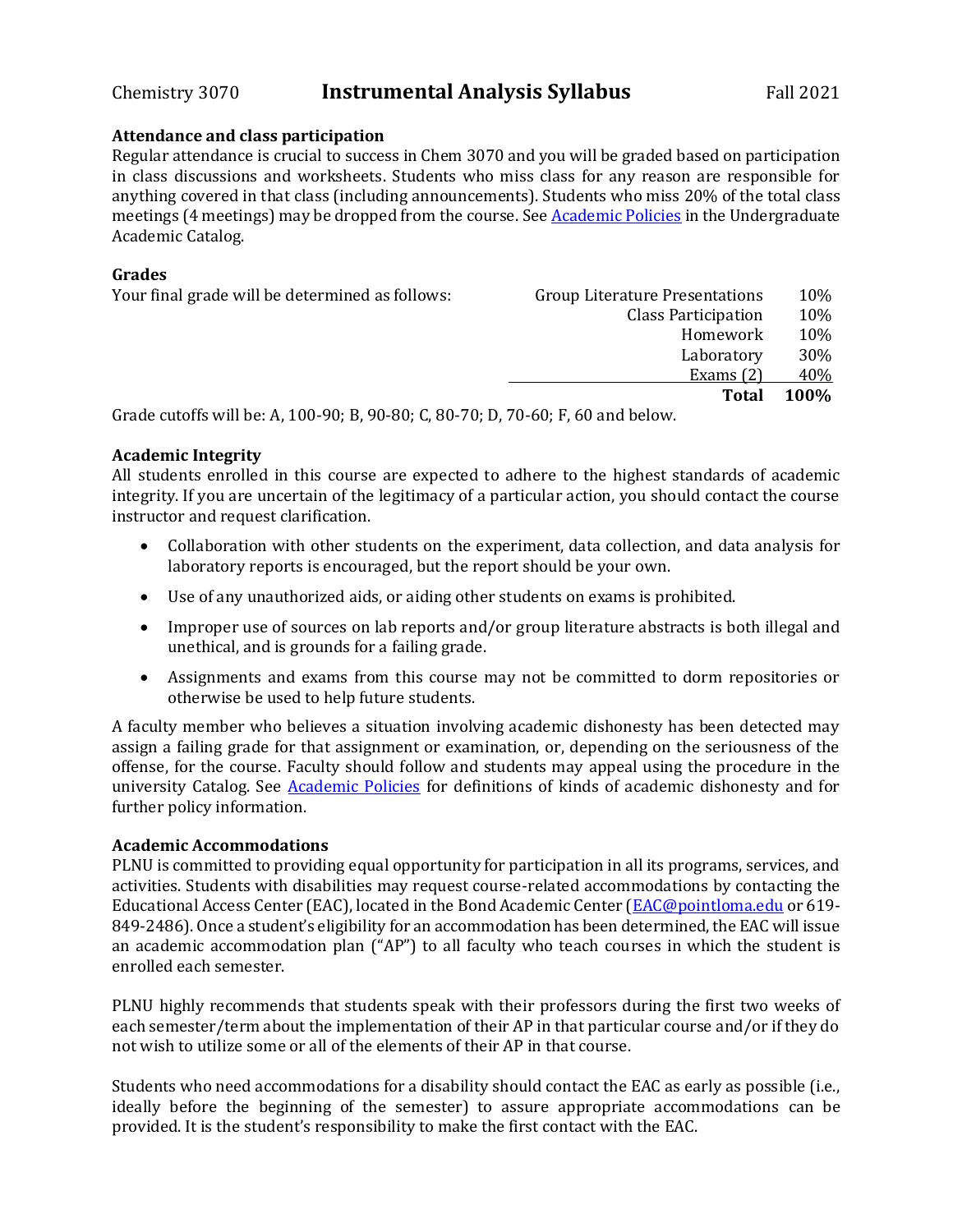| <b>CHE3070 Goals</b>                                                         | CHE3070 Outcomes                                                                                                                                                                                                                                                                                                                                                                                                                                                                                                                                                                                                                                                                                                                             |
|------------------------------------------------------------------------------|----------------------------------------------------------------------------------------------------------------------------------------------------------------------------------------------------------------------------------------------------------------------------------------------------------------------------------------------------------------------------------------------------------------------------------------------------------------------------------------------------------------------------------------------------------------------------------------------------------------------------------------------------------------------------------------------------------------------------------------------|
| Students will:                                                               | Students will be able to:                                                                                                                                                                                                                                                                                                                                                                                                                                                                                                                                                                                                                                                                                                                    |
| 1. learn how to select<br>an appropriate<br>instrumental<br>method           | a. identify strengths and limitations of instrumental methods (including<br>UV-Vis absorption spectroscopy, atomic absorption and emission<br>spectroscopy, IR spectroscopy, atomic and molecular mass<br>spectrometry, and gas- and liquid-chromatography)<br>b. compare instrumental methods with respect to precision, detection<br>limit, linear range and selectivity<br>c. employ standards in instrumental analyses, including internal and<br>external standards, and the method of standard addition                                                                                                                                                                                                                                |
| 2. understand the<br>relationship<br>between signal and<br>noise             | a. identify sources of noise (both general and method-specific) and<br>strategies for reducing each type<br>b. calculate the signal-to-noise ratio for a particular data set<br>c. calculate the number of scans required to improve signal-to-noise ratio<br>by a specified amount                                                                                                                                                                                                                                                                                                                                                                                                                                                          |
| 3. understand the<br>theory behind<br>chemical<br>instruments                | a. draw a diagram to represent the energy changes during various types<br>of spectroscopy<br>b. convert between wavelength, frequency, wavenumbers, and energy of<br>electromagnetic radiation<br>c. describe the chemical phenomenon responsible for a particular signal<br>d. convert between absorbance and % transmittance<br>e. determine the concentration of an unknown sample using Beer's Law<br>f. describe sources of deviation from Beer's Law and strategies for<br>preventing or correcting the deviation<br>g. using UV-vis, IR, and/or mass spectral data, predict the structure of an<br>unknown molecule<br>h. using experimental data, determine the column efficiency and<br>resolution for a chromatographic separation |
| 4. learn the<br>components of<br>chemical<br>instruments                     | a. identify the major components in several types of chemical<br>instrumentation and explain how they work<br>b. draw a block diagram for a particular instrument or configuration<br>c. justify the choice of a particular component, configuration, or<br>experimental condition in an instrumental method                                                                                                                                                                                                                                                                                                                                                                                                                                 |
| 5. apply knowledge of<br>instrumental<br>analysis to real-<br>world problems | a. perform UV-vis, ICP-OES, and IR spectroscopy; and gas- and liquid-<br>chromatography and analyze the resulting data<br>b. present an article from the recent chemical literature highlighting the<br>instrumental method used, and write a brief abstract summarizing the<br>key points from the article you presented<br>c. write a concise and clear report describing the background,<br>experimental procedure, results, data analysis, and conclusions of an<br>instrumental analysis                                                                                                                                                                                                                                                |

**Program Learning Outcomes:** CHEM PLO 2 (HPLC) and ENVS PLO 3 (HPLC, ICP, IR, UV-vis) will be assessed directly by faculty laboratory instructors' observation of students' use of instruments.